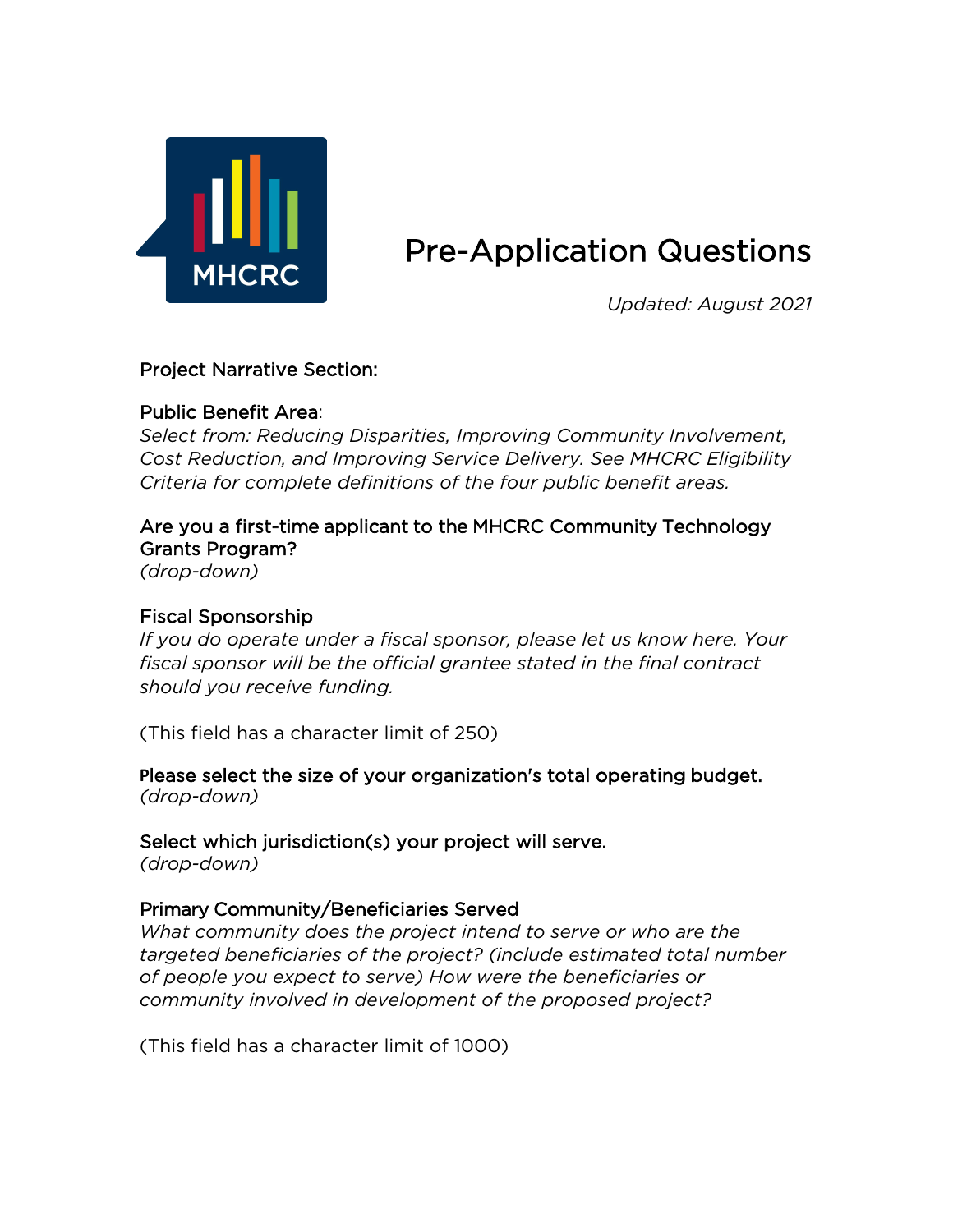#### Project Purpose

*Describe the overall project, including how technology will be used and describing the video content that will be created and shared with the community media centers. How will use of the technology address your identified public benefit area and serve your identified community or targeted beneficiaries? What outcomes do you hope to achieve through project implementation?* 

(This field has a character limit of 3000)

## Diversity, Equity, and Inclusion (DEI) Measures

*Describe how you plan to integrate DEI measures into your project, or alternatively, how your project is supported by DEI-focused work within your organization as a whole.* 

(This field has a character limit of 1000)

### Education and Training

*Does your organization currently use the proposed technology? If not, how do you plan to learn how to use the technology?* 

(This field has a character limit of 1000)

#### Proposed Project Start and End Date

*Proposed projects may include timelines of up to two years.* Proposed Start Date (month/year): Proposed End Date (month/year):

Pre-Application Budget Section

What is the estimated total project budget?

#### What is the anticipated grant request?

Applicants can request grant funds to support the project as necessary. Our average grant size is \$75,379; the median grant size is \$50,856.

## Line Item Budget Estimates

*The Line Item Budget should include estimates of all line item categories and totals listed in the corresponding columns of total expenditures for both requested grant funds and matching resources.*